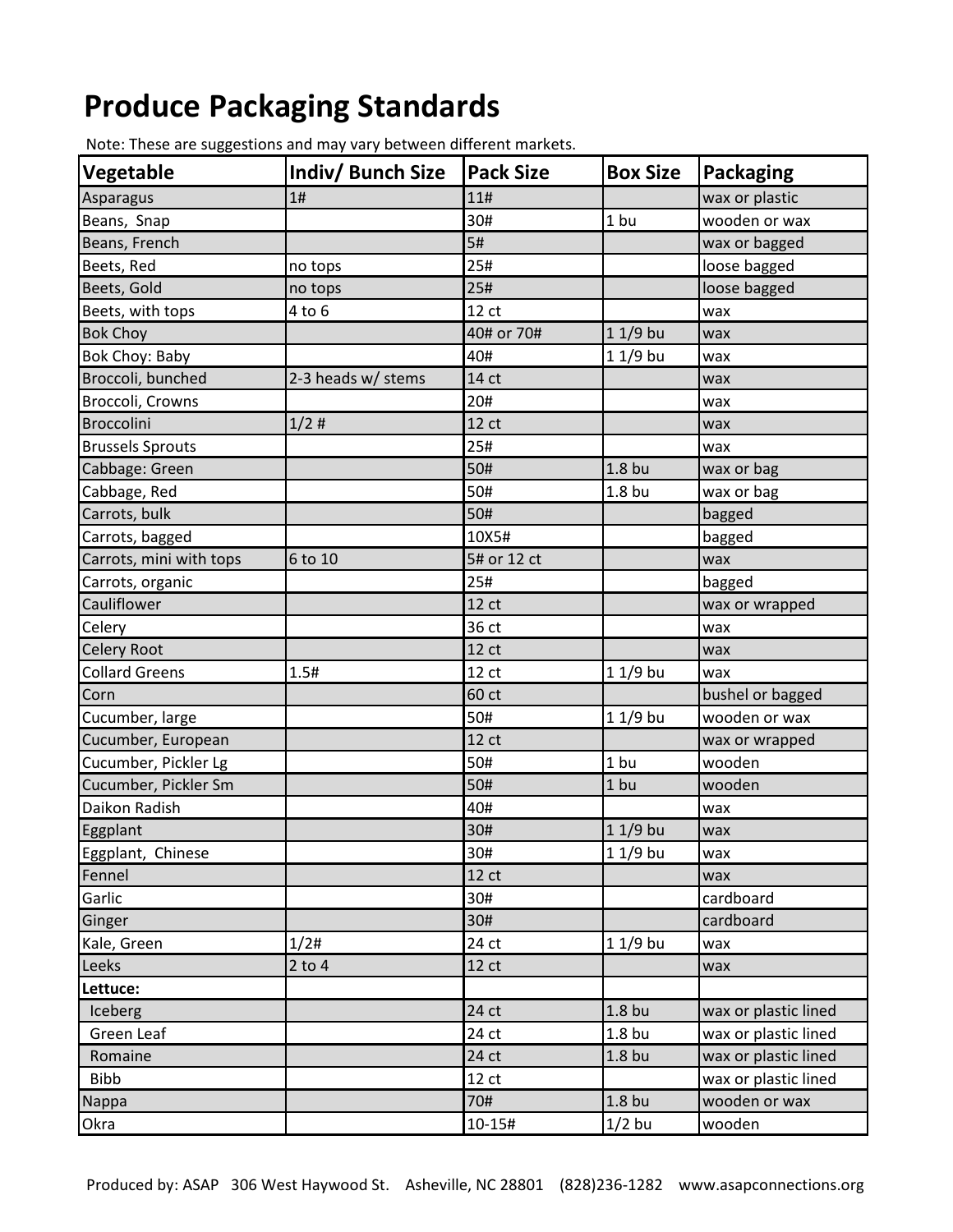| <b>Vegetable</b>      | Indiv/ Bunch Size | <b>Pack Size</b> | <b>Box Size</b> | <b>Packaging</b>      |
|-----------------------|-------------------|------------------|-----------------|-----------------------|
| Onions, Jumbo Yellow  |                   | 50#              |                 | mesh bag              |
| Onions, Red           |                   | 25#              |                 | mesh bag              |
| Onions, Green         | 1/2# or 6 to 10   | 24 ct            |                 | wax                   |
| Onions, Cippolini     |                   | 10#              |                 | mesh bag              |
| Parsnips              |                   | 20#              |                 | loose bagged          |
| <b>Peppers:</b>       |                   |                  |                 |                       |
| Green Bell            |                   | 30#              | 1 1/9 bu        | wax or cardboard      |
| <b>Red Bell</b>       |                   | 30#              | $11/9$ bu       | wax or cardboard      |
| <b>Yellow Bell</b>    |                   | 30#              | $11/9$ bu       | wax or cardboard      |
| <b>Peppers HOT:</b>   |                   |                  |                 |                       |
| Jalopeno              |                   | 10# or 30#       |                 | wax or cardboard      |
| Anaheim               |                   | 10#              | $3/4$ bu        | wax or cardboard      |
| Poblano               |                   | 10#              | $3/4$ bu        | wax or cardboard      |
| Serrano               |                   | 10#              | $1/2$ bu        | wax or cardboard      |
| Habanero              |                   | 7#               | $1/2$ bu        | wax or cardboard      |
| <b>Potatoes:</b>      |                   |                  |                 |                       |
| A Red                 |                   | 50#              |                 | cardboard             |
| <b>B</b> Red          |                   | 50#              |                 | cardboard             |
| Chef (Lg. White)      |                   | 50#              |                 | cardboard             |
| Fingerling            |                   | 50#              |                 | cardboard             |
| Purple Potato         |                   | 50#              |                 | cardboard             |
| Yukon Gold            |                   | 50#              |                 | cardboard             |
| Radish                | 6 oz              | 30 ct            |                 | bagged                |
| Radish, with tops     | 1/2#              | 12 <sub>ct</sub> | $1/2$ bu        | wax                   |
| Rapini (Brocc. Rabe)  | 1/2#              | 24 ct            | $11/9$ bu       | wax                   |
| Rutabaga              |                   | 50#              |                 | bagged                |
| <b>Shallots</b>       |                   | 5#               |                 | mesh bag              |
| Sno peas              |                   | 10#              |                 | wax                   |
| Spinach               |                   | 10#              |                 | washed & bagged       |
| <b>Sugar Snap</b>     |                   | 10#              |                 | wax                   |
| <b>Summer Squash:</b> |                   |                  |                 |                       |
| Yellow                |                   | 30-40#           | $3/4$ bu        | wax                   |
| Zucchini, medium      |                   | 20#              | $1/2$ bu        | wax                   |
| Zucchini, fancy       |                   | 20#              | $1/2$ bu        | wax                   |
| Sunchoke              |                   | 20#              |                 | bagged                |
| Tomatillos            |                   | 10# or 30#       | $1/2$ bu, bu    | wooden or wax         |
| Tomatoes:             |                   |                  |                 |                       |
| Cherry                |                   | 12 pt            |                 | clamshell or open top |
| Green                 |                   | 25#              |                 | cardboard             |
| Grape                 |                   | 12 pt            |                 | clamshell             |
| Large Round           |                   | 25#              |                 | cardboard             |
| Roma                  |                   | 25#              |                 | cardboard             |
| Yellow                |                   | 25#              |                 | cardboard             |
| <b>Turnips</b>        |                   | 25#              |                 | loose bagged          |
|                       |                   |                  |                 |                       |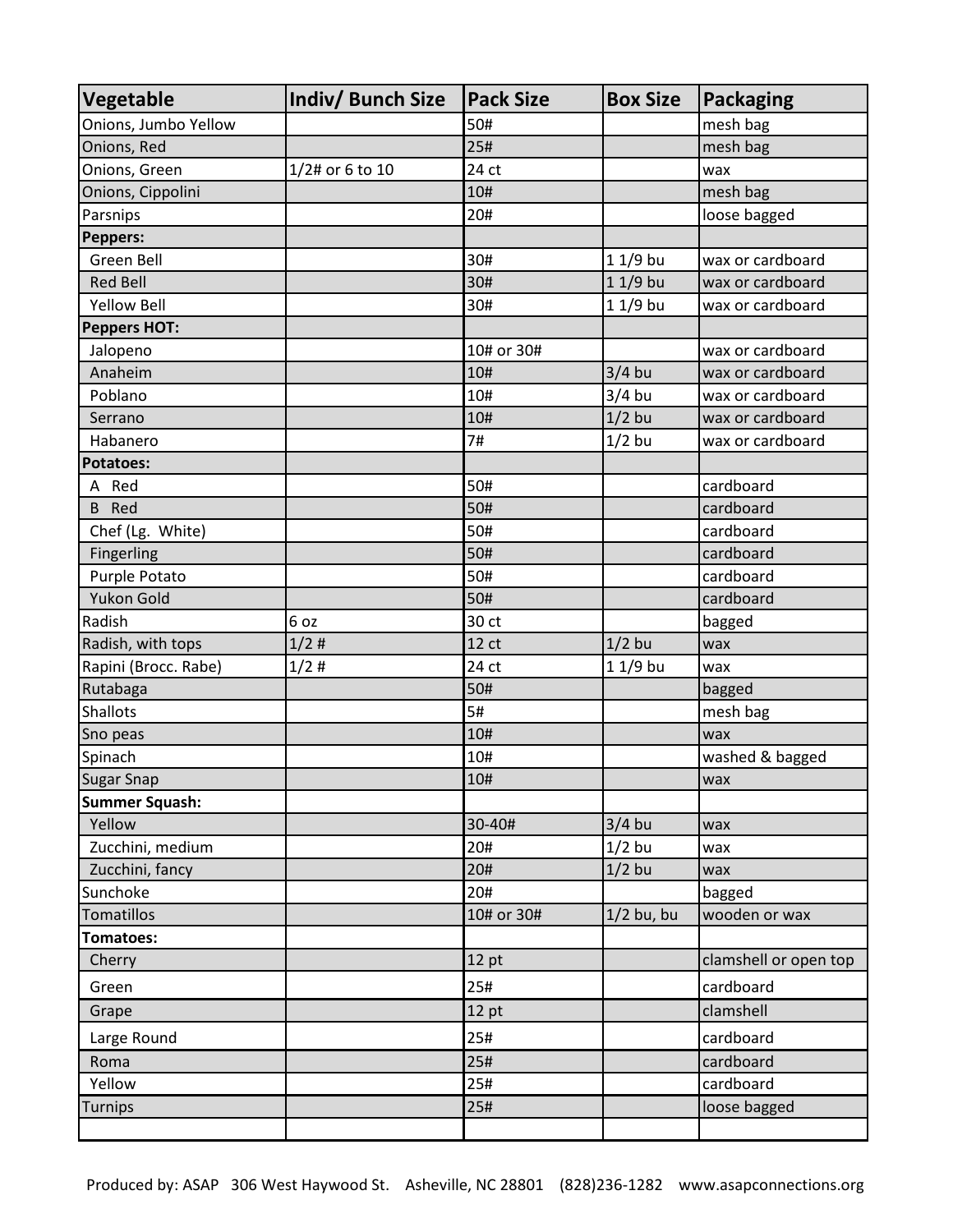| Vegetable                 | <b>Indiv/ Bunch Size</b> | <b>Pack Size</b> | <b>Box Size</b> | <b>Packaging</b>     |
|---------------------------|--------------------------|------------------|-----------------|----------------------|
| <b>Winter Squash:</b>     |                          |                  |                 |                      |
| Acorn                     |                          | 40#              | $11/9$ bu       | wax or cardboard     |
| <b>Butternut</b>          |                          | 40#              | 1 1/9 bu        | wax or cardboard     |
| Spaghetti                 |                          | 40#              | 1 1/9 bu        | wax or cardboard     |
| Yams jumbo                |                          | 40#              |                 | cardboard            |
| Yams #2                   |                          | 40#              |                 | cardboard            |
|                           |                          |                  |                 |                      |
|                           |                          |                  |                 |                      |
| <b>Leafy Specialties:</b> |                          |                  |                 |                      |
| <b>Baby Arugula</b>       |                          | 3#               |                 | washed & bagged      |
| <b>Baby Spinach</b>       |                          | 3#               |                 | washed & bagged      |
| <b>Belgian Endive</b>     |                          | 12 <sub>ct</sub> |                 | plastic lined        |
| Chard, Red                | 1#                       | 12 ct            |                 | wax                  |
| Cilantro                  | 1/4#                     | 30 ct            |                 | wax                  |
| Frissee                   |                          | 12 <sub>ct</sub> |                 | plastic lined        |
| Microgreens               |                          | 8 oz             |                 | clamshell            |
| Parsley: Curly            | 1/4#                     | 60 ct            |                 | wax                  |
| Parsely, Italian          | 1/4#                     | 30 ct            |                 | wax                  |
| Radicchio                 |                          | 9-12 ct          |                 | wax or plastic lined |
| <b>Spring Mix</b>         |                          | 3#               |                 | washed and bagged    |
| Watercress                | 1/2#                     | 12 ct or 3#      |                 | wax or plastic lined |

| <b>Fruits</b>       | <b>Indiv/ Bunch Size</b> | <b>Pack Size</b>  | <b>Box Size</b> | Packaging |
|---------------------|--------------------------|-------------------|-----------------|-----------|
| <b>Apples:</b>      |                          |                   |                 |           |
| <b>Red Delicous</b> |                          | 88-100ct or loose | $1$ bu          | cardboard |
| Fuji                |                          | 88-100ct or loose | 1 <sub>bu</sub> | cardboard |
| Gold                |                          | 88-100ct or loose | $1$ bu          | cardboard |
| Granny              |                          | 88-100ct or loose | $1$ bu          | cardboard |
| Pink Lady           |                          | 88-100ct or loose | $1$ bu          | cardboard |
|                     |                          |                   |                 |           |
| <b>Berries:</b>     |                          |                   |                 |           |
| Blackberry          | $1/2$ pt                 | 12 <sub>ct</sub>  |                 | clamshell |
| Blueberry           | 1 pt                     | 6ct               |                 | clamshell |
| Raspberry           | $1/2$ pt                 | 12 <sub>ct</sub>  |                 | clamshell |
| Strawberry          | 1 <sub>lb</sub>          | 8 ct              |                 | clamshell |
|                     |                          |                   |                 |           |
| Cantaloupe          |                          | 9 or 12 ct        |                 | wax       |
|                     |                          |                   |                 |           |
| <b>Cherries</b>     | 1 pt                     | 12 <sub>ct</sub>  |                 |           |
|                     |                          |                   |                 |           |
| Figs                | $1$ pt                   | 12 <sub>ct</sub>  |                 |           |
|                     |                          |                   |                 |           |
| Pear, Asian         |                          | 25#               | $1/2$ bu        | wooden    |